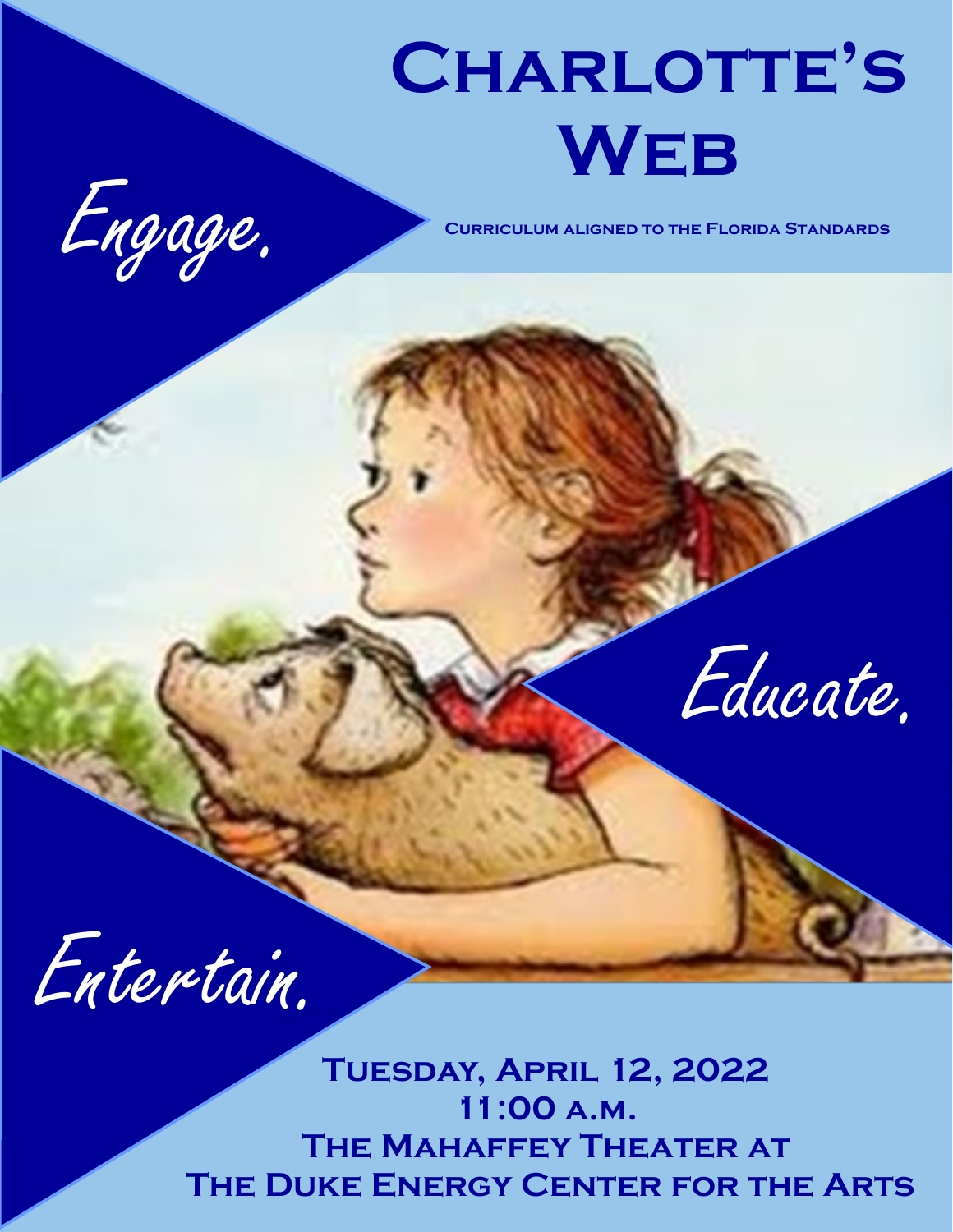# Class Acts

Bill Edwards Foundation for the Arts, Inc. is committed to supporting and presenting all genres of the Performing Arts at The Mahaffey Theater and throughout the St. Petersburg, Florida area; funding arts education for school children and providing its member patrons with unequaled services, entertainment, and cultural experiences.





# **DIRECTIONS TO THE Mahaffey Theater**

Take I-275 (south from Tampa, north from Bradenton/Sarasota) to exit 22 (I-175).

Follow Route I-175 (it will become 5th Avenue South) to 1st Street South.

The Mahaffey Theater will be in front of you. *1st Street South and 2nd Street South are two-way streets.*

Follow the directions given by the parking attendants.

# **How to Reach Us:**

Class Acts, Mahaffey Theater

400 1st Street South St. Petersburg, FL 33701-4346 Attn: Class Acts/Perkins Elementary School Pony Route #3 Phone: (727)892-5800 Fax: (727)892-5770

**An electronic version of this guide can be found at [stpeteclassacts.com.](http://stpeteclassacts.com/)**



**Curator of Art & Education**

Kim Dennison

**Curriculum Research & Design**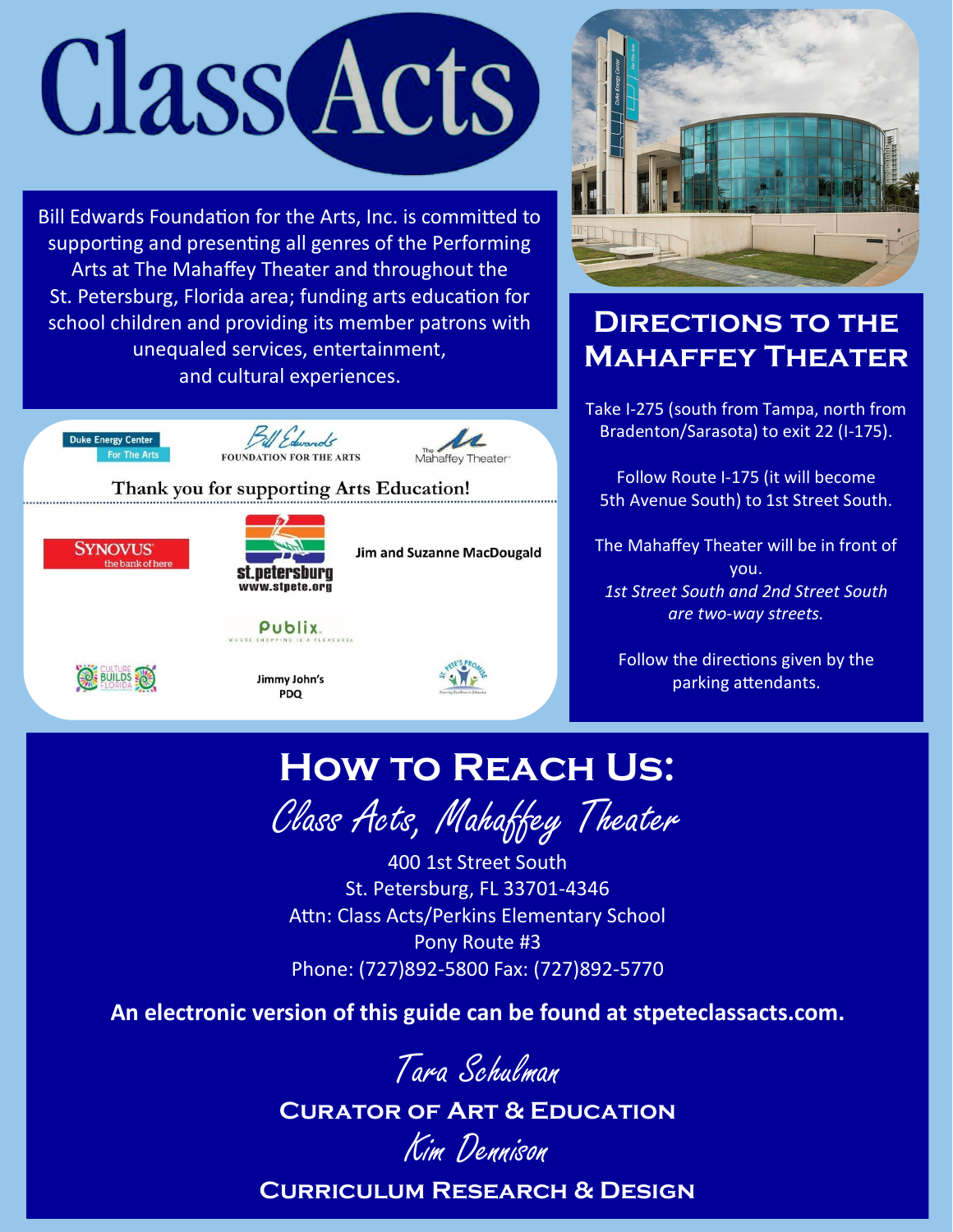

An Educator's Guide to: Charlotte's Web



 Based on E.B. White's best- selling children's paperback book of all time, Charlotte's Web tells the story of a pig named Wilbur and his friendship with an extraordinary barn spider named Charlotte. When Wilbur is in danger of a trip to the butcher, Charlotte is determined to save him. She begins her campaign with the "miracle" of her web in which she writes, "Some Pig" to persuade the farmer to let him live. It's the beginning of a victorious plot which ultimately ends with the now-safe Wilbur doing what is most important to Charlotte. This beautiful, knowing play about friendship, sacrifice, compassion and bravery will weave its way into your heart and leave your audiences totally enchanted..

Specific Florida Standards are being addressed that correlate directly to Florida Assessments. As new standards are created and approved by the Florida Department of Education, this may change. Please visit [www.cpalms.org](http://www.cpalms.org) for more information and to customize this guide to your specific grade level.

**©STAGES PRODUCTIONS**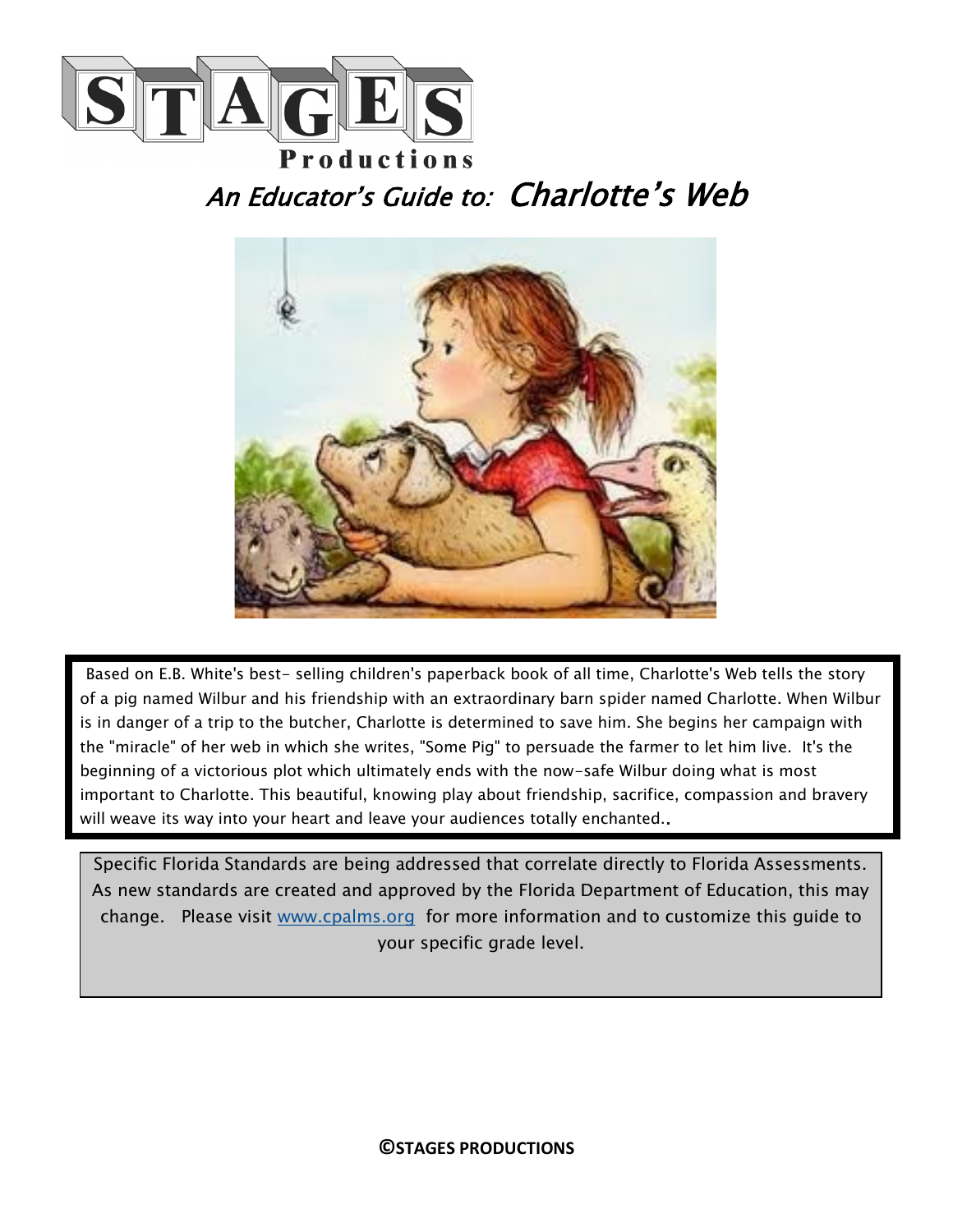# THE THEATRE IS A SPECIAL TREAT

Let us concentrate for a moment on a vital part of youth theatre: the young people. Millions of youngsters attend plays every season, and for some the experience is not particularly memorable or entertaining. The fault may lie with the production - but often the fault lies in the fact that these youngsters have not been properly briefed on appropriate theatre manners. Going to the theatre is not a casual event such as flipping on the TV set, attending a movie or a sports event. Going to the theatre is a SPECIAL OCCASION, and should be attended as such. In presenting theatre manners to young people we take the liberty of putting the do's and don'ts in verse, and hope that concerned adults will find this a more palatable way of introducing these concepts to youngsters.

# MATINEE MANNERS By PEGGY SIMON TRAKTMAN

The theatre is no place for lunch, **But if you like something you clap Who can hear when you go "crunch?" Actors like to hear applause. We may wear our nicest clothes If there is cause for this applause. When we go to theatre shows. If a scene is bright and sunny,** Do not talk to one another **And you think something is funny** When you go to see a show, **But be quiet from thereafter**. **Otherwise you'll never know Don't kick chairs or pound your feet What the play is all about And do not stand up in your seat, And you'll make the actors shout Never wander to and fro - Just to make themselves be heard. Just sit back and watch the show. So, be still - don't say a word And when the final curtain falls Unless an actor asks you to… The actors take their "curtain calls" It also tells us other facts Out to the lobby, everyone. Of coming shows and future acts. The theatre is a special treat Programs make great souvenirs And not a place to talk or eat. Of fun we've had in bygone years If you behave the proper way Keep your hands upon your lap You really will enjoy the play.**

**(That means friends or even mother) Laugh- performers love this laughter A thing they rarely ever do. That means they curtsy or they bow A program has a special use And you applaud, which tells them how So do not treat it with abuse! You liked their work and liked the show. Its purpose is to let us know Then, when the lights come on, you go Exactly who is in the show Back up the aisle and walk - don't run**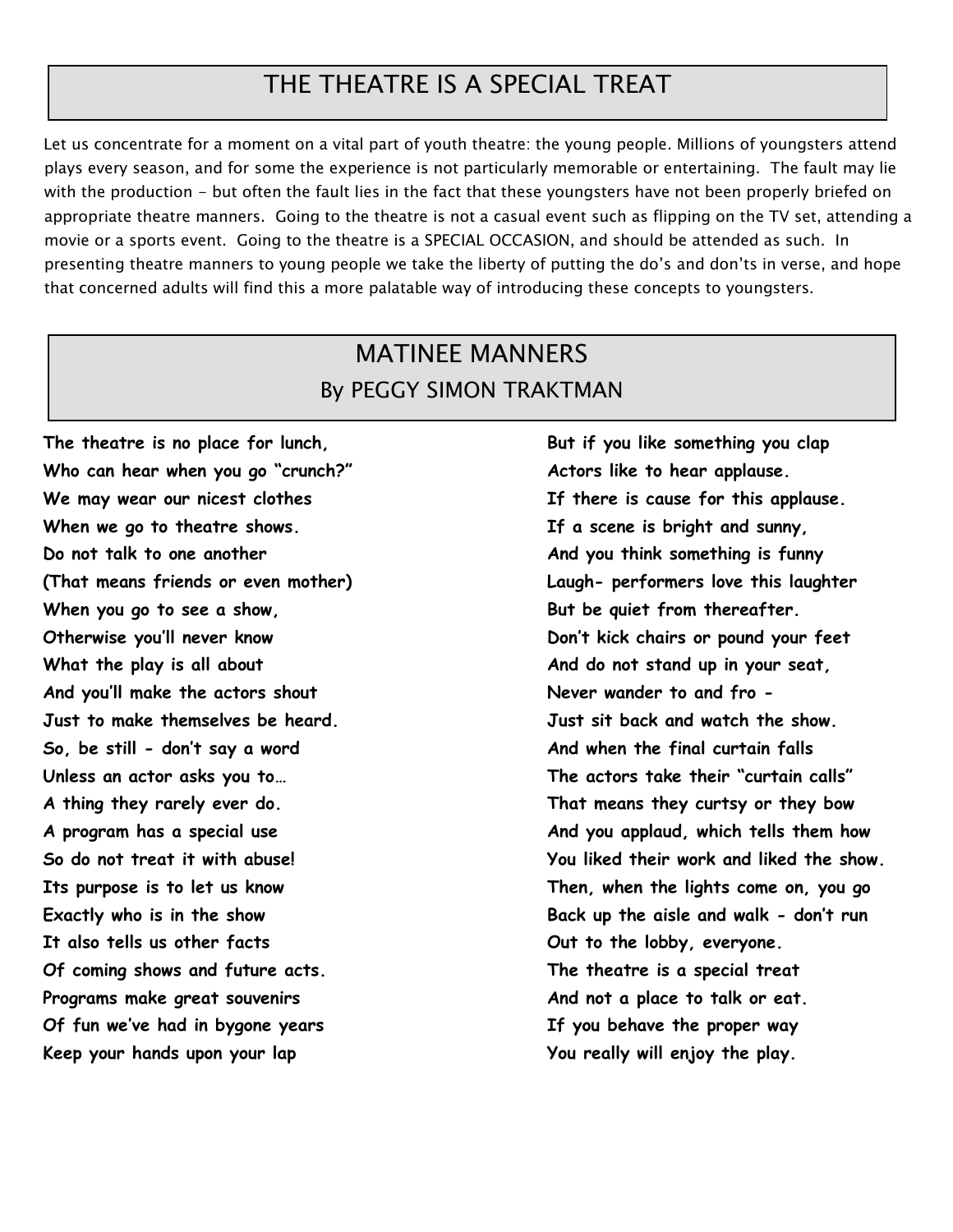# THE STORYTELLER

# E. B. White (1899-1985)

E. B. White, the author of such beloved children's classics as Charlotte's Web, Stuart Little, and The Trumpet of the Swan, was born in Mount Vernon, New York on July 11, 1899. E. B. White had two brothers and three sisters, and his father was a piano manufacturer. E. B. White graduated from Cornell University in 1921 and, five or six years later, joined the staff of The New Yorker magazine. E. B. White authored over seventeen books of prose and poetry and was elected to the American Academy of Arts and Letters in 1973. In addition to writing children's books, E. B. White also wrote books for adults, as well as writing poems and essays, and drawing sketches for The New Yorker magazine. Some of his other books include: One Man's Meat, The Second Tree from the Corner, Letters of E. B. White, The Essays of E. B. White, and Poems and Sketches of E. B. White.



Funnily enough for such a famous writer, he always said that he found writing difficult and bad for one's disposition, but he kept at it!

Mr. White has won countless awards, including the 1971 National Medal for Literature and the Laura Ingalls Wilder Medal, which commended him for making "a substantial and lasting contribution to literature for children."

He died on October 1, 1985, and is survived by his son and three grandchildren.

#### **The Stories Behind The Books**

During his lifetime, many young readers asked Mr. White if his stories were true. In a letter written to be sent to his fans, he answered, "No, they are imaginary tales… But real life is only one kind of life — there is also the life of the imagination."

Mr. White lived on a farm in Maine where he kept animals, and some of these creatures made their way into his stories and books, like Stuart in *Stuart Little*, or Charlotte in *Charlotte's Web*. After all, as E.B. White said, "I like animals, and my barn is a very pleasant place to be, at all hours!"

#### **Stuart Little**

"Many years ago," E.B. White would say, "I went to bed one night in a railway sleeping car, and during the night I dreamed about a tiny boy who acted rather like a mouse. That's how the story of Stuart Little got started."

#### **Charlotte's Web**

How did E. B. White think up the story for *Charlotte's Web*? "I had been watching a big grey spider at her work and was impressed by how clever she was at weaving. Gradually I worked the spider into the story that you know, a story of friendship and salvation on a farm.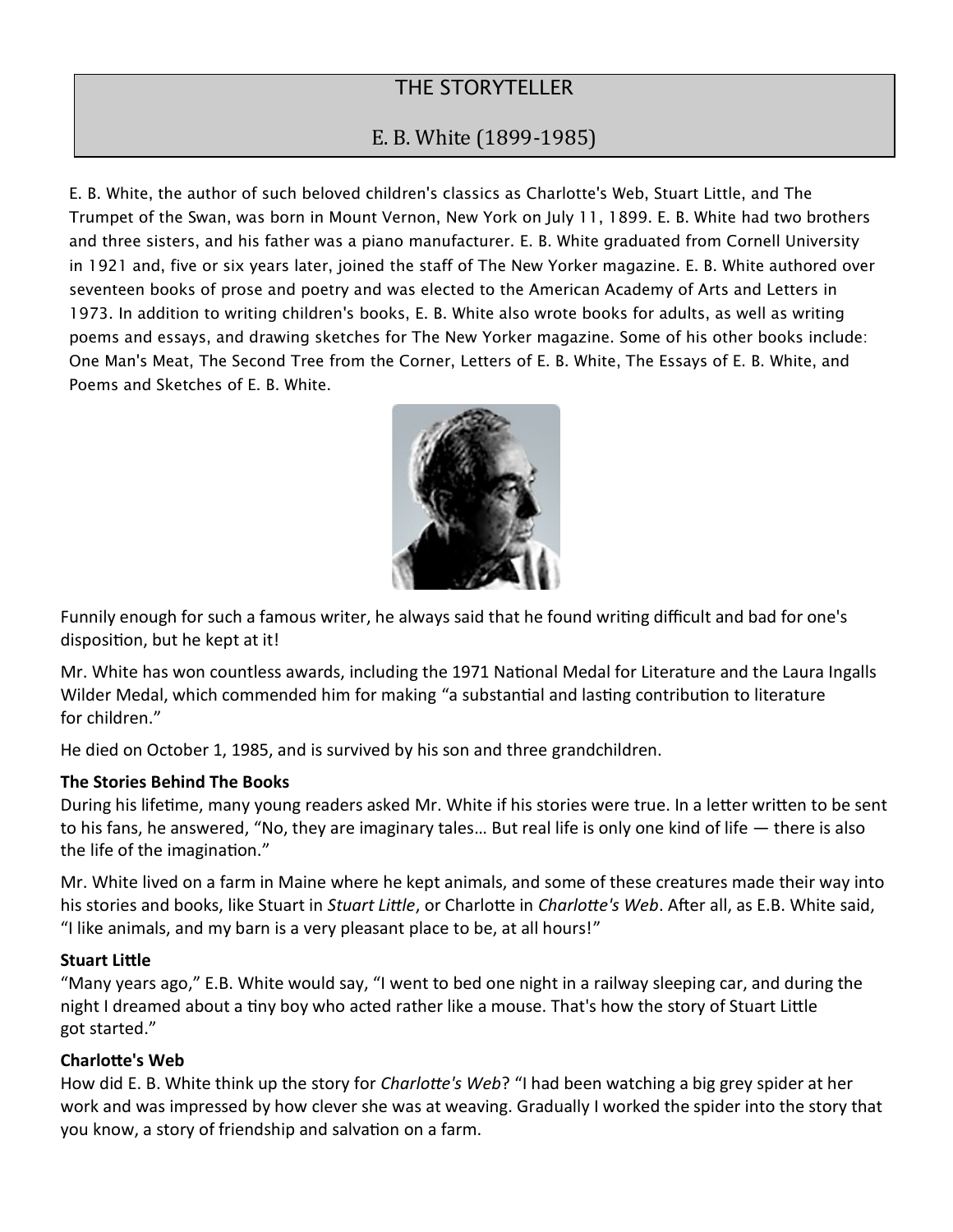# THE ACTIVITIES

# BEFORE THE PLAY:

- 1. Read Charlotte's Web to your students. The play the students see will not be exactly like the book they have read or the video they have seen. Discuss the differences between the play and book.
- TH.1.H.1 (PreK-2) Through study in the arts, we learn about and honor others and the worlds in which they live (d).
- TH.1.0.3.1 The student understands the artistic characteristics of various media and the advantages and disadvantages of telling stories through those artistic media.

LAFS.2.RL.3.9 . The student recognizes the use of comparison and contrast in a text.

- 2. Ask your students to discuss the difference between television and live theatre. It is important that they know about "theatre etiquette," or manners. Refer to the poem "Matinee Manners" listed above.
- TH.1.S.1.1 The student understands theatre as a social function and theatre etiquette as the responsibility of the audience.
- 3. Wilbur praises Charlotte for her gift for words. The spider introduces Wilbur and the barn animals to new words and their meanings. Have the students learn the following vocabulary words and listen for them during the play. See how many words they can recall and how the characters used them in the context of the play.

| runt      | humble      | radiant       | deserted  |
|-----------|-------------|---------------|-----------|
| injustice | loval       | paradise      | triumph   |
| enchanted | salutations | extraordinary | detested  |
| slop      | inheritance | terrific      | aeronaut  |
| gander    | hysterics   | qullible      | desperate |

- LAFS.1.L.3.5. With guidance and support from adults, demonstrate understanding, word relationships and nuances in word meanings.
- LAFS.1.L.1.1 Demonstrate command of the conventions of standard English grammar and usage when writing or speaking.
- 4. Have the students look and listen for patterns during the play. See how many patterns they can recall and how they were used in the context of the play. Encourage students to be aware of patterns that may occur in music, dance, scenery, costume fabric and dialogue. Students may also notice architectural patterns in the theatre.
- G.K12.1.1.4c Organization of Data Perform: Identify and illustrate themes, patterns, and structures that define an area of study.
- MAFS.K12.MP.4.1 Mathematically proficient students can apply the mathematics they know to solve problems arising in everyday life, society, and the workplace.
- 5. Discuss the elements that make Charlotte's Web a fiction. Discuss the key story elements such as character, setting, plot, theme and point of view.
- LAFS.1.RL.2.5. Explain major differences between books that tell stories and books that give information, drawing on a wide reading of a range of text types.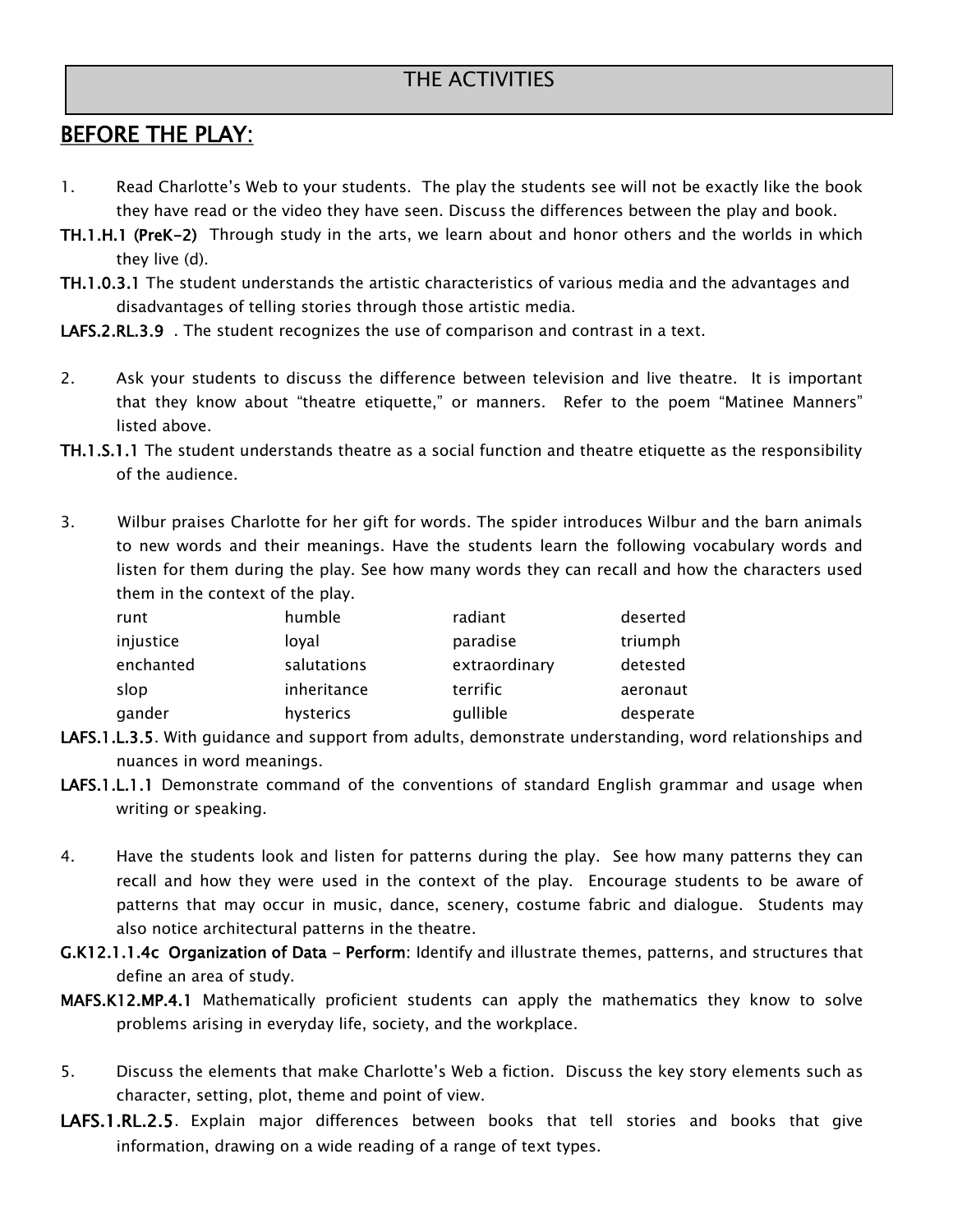# AFTER THE PLAY:

Part I

- 1. Ask your students to write letters, or draw pictures, to send to the cast of *Charlotte's Web*. What did they like about the play? Who was their favorite character? What did they learn from the story?
- LAFS.1.W.1.3 (PreK-2) Write narratives in which they recount two or more appropriately sequenced events, include some details regarding what happened, use temporal words to signal event order, and provide some sense of closure.
- LAFS.2.W.2.5 With guidance and support from adults and peers, focus on a topic and strengthen writing as needed by revising and editing.
- 2. Have the students choose their favorite scenes from *Charlotte's Web* and act them out for one another. Be creative by assigning a director, actors, prompter and by making and using props and scenery.
- TH.1.S.3.1 Use simple acting techniques to portray a person, place, action, or thing.
- 3. The better children are at detecting rhymes, the quicker and more successful is their reading progress. "When children rhyme, it really draws attention to the fact that words have parts," according to Sally Shaywitz, a professor of pediatrics and brain research at Yale University. Back in class, have the students write their own rap or poem about a character in Charlotte's Web or even a short synopsis of the play in rhyme.
- LAFS.2.RL.2.4 Describe how words and phrases (e.g., regular beats, alliteration, rhymes, repeated lines) supply rhythm and meaning in a story, poem, or song.
- LAFS.2.SL.2.4 Tell a story or recount an experience with appropriate facts and relevant, descriptive details, speaking audibly in coherent sentences.

LAFS.2.L.2.3 Use knowledge of language and its conventions when writing, speaking, reading, or listening. Compare formal and informal uses of English.

LAFS.3.L.2.3 Use knowledge of language and its conventions when writing, speaking, reading, or listening.

- 4. Internet fun. Go to the following links for outstanding Teacher Guides and Activities for Charlotte's Web. Their guides include language art, reading, writing and creative art activities for all grades: [www.abcteach.com](http://www.abcteach.com) or [www.scholastic.com.](http://www.scholastic.com)
- 5. The stage adaptation of Charlotte's Web includes many characters played by a few actors. Ask the children to observe how the actors are able to portray the different roles. Be sure to discuss costume, vocal and physical differences that the performers use to help them change characters.



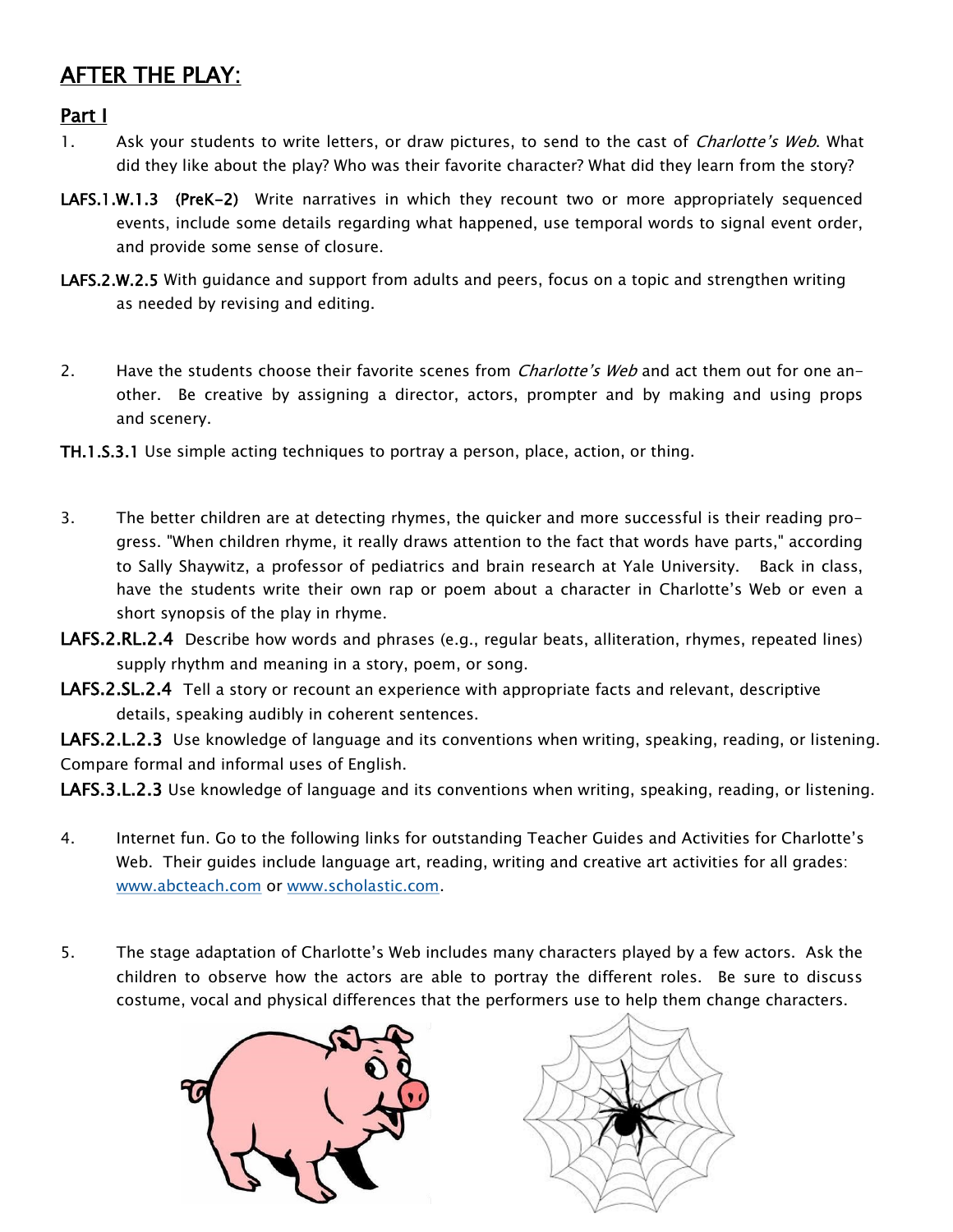### Part II Relevant Themes: 1. Friendship

#### 2. Cooperation/Teamwork

3. Gluttony

Refer to the themes listed above. Ask the following questions to relate the themes to everyday life:

- 1. One of the major themes in the play concerns friendship. Have a conference in your classroom on the value of friendship.
- a. What qualities do real friends possess?
- b. How was the friendship between Wilbur and the Charlotte a two way street?
- c. Why does friendship hurt sometimes? Is it worth it?
- d. Which characters in Charlotte's Web would make the best friends?
- e. Have you ever had a really close friendship with an Animal? Ask the students to talk about their favorite pet and what makes it so special.
- LAFS.1.SL.1.1 Participate in collaborative conversations with diverse partners about grade 1 topics and texts with peers and adults in small and larger groups.
- LAFS.1.SL.1.2 Ask and answer questions about key details in a text read aloud or information presented orally or through other media.
- 2. Even though Charlotte is the heroine of the story she could never have saved Wilber alone. However, when she joins forces with the other animals and humans they become strong.
- a. Can you think of other circumstances in which teamwork is necessary?
- b. Have you ever been a part of a team when you didn't want to be?
- c. How did you learn to work together even when you didn't want to?

LAFS.2.RL.1.2 . Recount stories, including fables and folktales from diverse cultures, and determine their central message, lesson, or moral.

- 3. Templeton the rat is motivated by one thing only; his appetite. In today's culture of junk food, eating disorders and obesity, dietary habits are a growing concern for many children as well as adults.
- a. Ask the students for examples of real-life "perils" associated with overeating, such as tummy aches or other health problems.
- b. Just what is obesity and is it always the result of overeating?
- c. What is the ideal body image?

HE.1.B.3.1 Determine the meaning of warning labels and signs on hazardous products and places

HE.1.B.5.2 . Identify healthy options to health-related issues or problems.

SS.K.E.1.4: Identify the difference between basic needs and wants.

### DISCUSSION QUESTIONS

1. Fern saves Wilbur from death at the start of the book. Tell about a time when you stood up for someone smaller or weaker than yourself.

- 2. Think of other words that you would have written in your web about Wilbur.
- 3. Is Templeton the Rat a hero or a villain in the story? Why?
- 4. Why do you think that Charlotte liked Wilbur so much?
- 5. List five ways that the farm life is different from city life.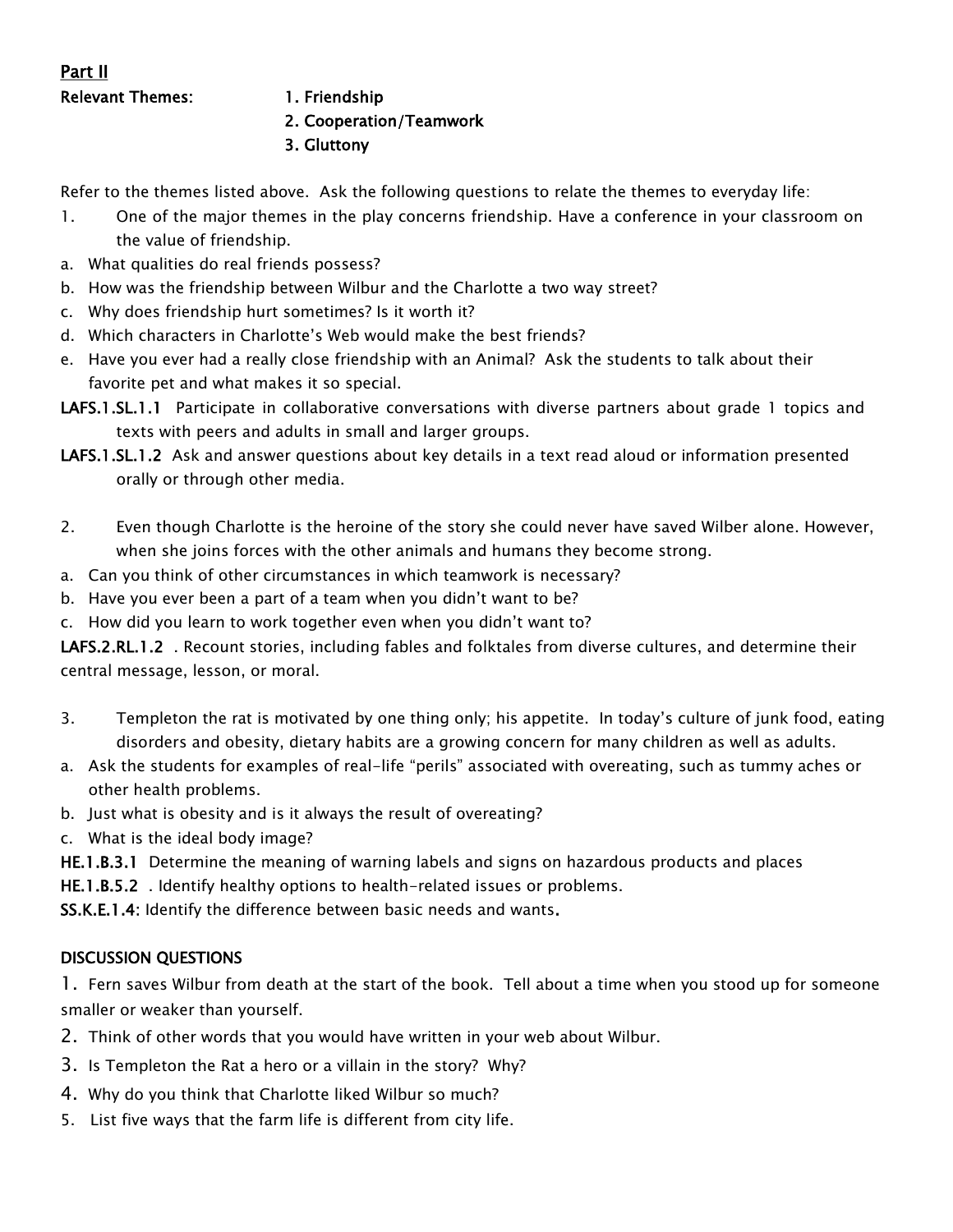# The Art of Florida Assessments

# Contributed by Patricia Linder

Visual and Performing Arts Field Trips provide an excellent source of support for the development of skills necessary for success on the Florida Assessments. We invite you to use these instructional strategies to enhance preparation through your theatre field trip.

#### Theatre Activities

#### Cognitive Level 1

- Read the story (or play) your field trip performance is based on.
- Name the main character.
- List all the characters.
- Identify the setting.
- List the story events in the order they happened.
- Describe a character (or setting).
- Explain the problem (or conflict) in the story.
- Explain how the actors used stage props to tell the story (or develop characterization).
- Discuss how the blocking, or positioning of the actors on stage affected the performance.
- Discuss how unusual technical elements (light, shadow, sound, etc.) were used in the performance.
- Draw a picture of a character.
- Illustrate or make a diorama of a scene from the performance.
- Draw a poster to advertise the performance.
- Work with other students to act out a scene.
- Demonstrate how an actor used facial expression to show emotion.
- Write a narrative story to summarize the plot of the performance story.
- Use a map and/or timeline to locate the setting of the story.
- Make a mobile showing events in the story.

#### Cognitive Level II

- Would the main character make a good friend? Write an expository essay explaining why or why not.
- Create a graph that records performance data such as: female characters, male characters, animal characters or number of characters in each scene, etc.
- Compare/Contrast a character to someone you know or compare/contrast the setting to a different location or time.
- Solve a special effects mystery. Use words or pictures to explain how "special effects" (Lighting, smoke, sound effects) were created.
- Image the story in a different time or place. Design sets or costumes for the new setting.
- You're the director. Plan the performance of a scene in your classroom. Include the cast of characters, staging area, and ideas for costumes, scenery, and props in your plan.
- Create a new ending to the story.
- Did you enjoy the performance? Write a persuasive essay convincing a friend to go see this production.
- Write a letter to the production company nominating a performer for a "Best Actor Award." Explain why your nominee should win the award.
- Create a rubric to rate the performance. Decide on criteria for judging: Sets, Costumes, Acting, Lighting, Special Effects, Overall Performance, etc.